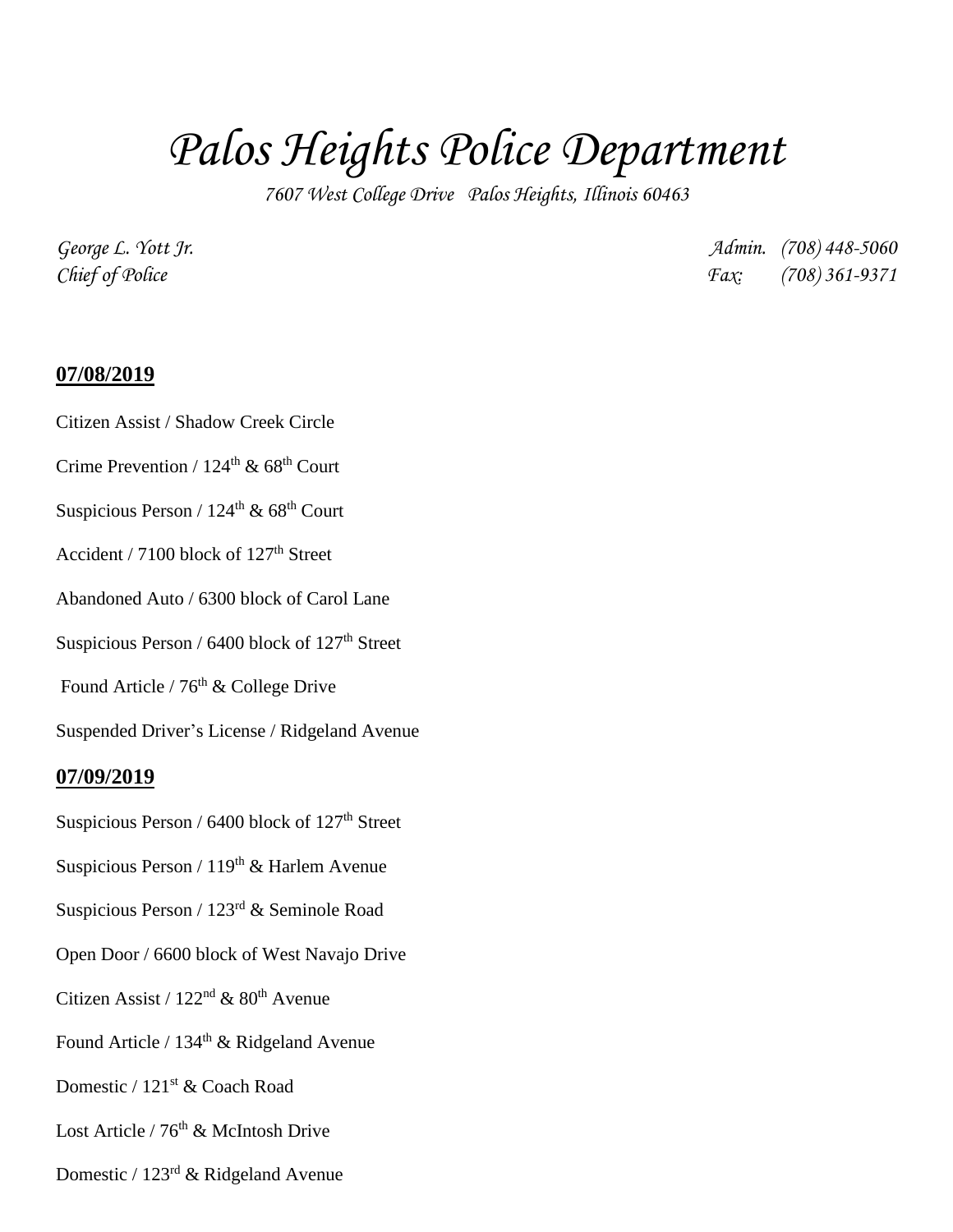- Citizen Assist / 121<sup>st</sup> & Coach Road
- Deceptive Practice / 128<sup>th</sup> & Harlem Avenue
- Theft /  $128^{\text{th}}$  & Harlem Avenue
- Motor Vehicle Theft /  $76<sup>th</sup>$  & Carmichael Drive
- Domestic /  $120^{th}$  &  $72^{nd}$  Court
- Open Door /  $76<sup>th</sup>$  & 124<sup>th</sup> Place
- Motorist Assist / 79<sup>th</sup> & McCarthy Road
- Motorist Assist / Oak Ridge Drive
- Citizen Assist / 128<sup>th</sup> & Harlem Avenue
- Deceptive Practice / 123<sup>rd</sup> & 71<sup>st</sup> Court
- Accident /  $75<sup>th</sup>$  & College Drive
- Suspicious Person /  $118^{\rm th}$  & Southwest Highway
- Suspicious Person / 72nd & College Drive

# **07/10/2019**

- Citizen Assist /  $124^{\text{th}}$  &  $70^{\text{th}}$  Avenue
- Suspicious Person/Vehicle / Ishnala Drive
- Criminal Damage to Property /  $77<sup>th</sup>$  & McIntosh Drive
- Motorist Assist / 118<sup>th</sup> & Harlem Avenue
- Citizen Assist / 128<sup>th</sup> & Winnebago Road
- Domestic Dispute /  $130<sup>th</sup>$  & Cypress Lane
- Domestic /  $130<sup>th</sup>$  & Cypress Lane
- Missing Person /  $77<sup>th</sup>$  & College Drive
- Citizen Assist /  $123<sup>rd</sup>$  & 75<sup>th</sup> Avenue
- Found Article / 128<sup>th</sup> & Harlem Avenue
- Citizen Assist 131<sup>st</sup> & Harlem Avenue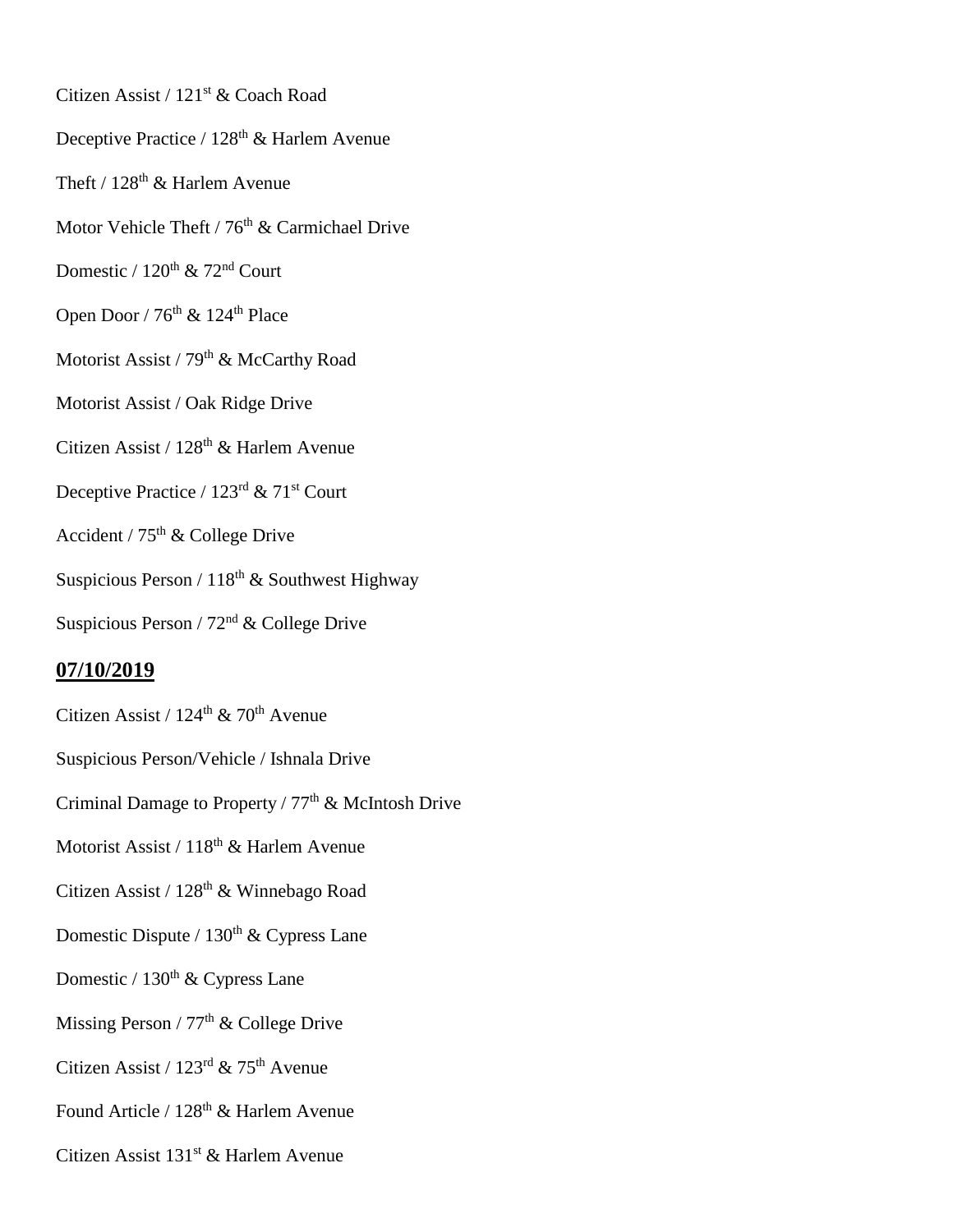Citizen Assist /  $77<sup>th</sup>$  & College Drive

## **07/11/2019**

Lock Out /  $125<sup>th</sup>$  &  $71<sup>st</sup>$  Avenue Accident / Old Oak Trail Suspicious Person/Vehicle / 127<sup>th</sup> & Harlem Avenue Accident / Ridgeland Avenue & College Drive Citizen Assist /  $122<sup>nd</sup>$  &  $80<sup>th</sup>$  Avenue Accident / Harlem Avenue & College Drive **07/12/2019** Suspicious Person/Vehicle /  $128<sup>th</sup>$  & Harlem Avenue Citizen Assist /  $119<sup>th</sup>$  & Harlem Avenue Accident / Ridgeland Avenue Accident /  $72<sup>nd</sup>$  & College Drive Suspicious Person/Vehicle /  $126<sup>th</sup>$  &  $75<sup>th</sup>$  Avenue Domestic /  $126<sup>th</sup>$  & 75<sup>th</sup> Avenue Domestic /  $130^{\text{th}}$  &  $71^{\text{st}}$  Court Juvenile Problems / 126<sup>th</sup> & Navajo Drive Citizen Assist / 6600 block of  $127<sup>th</sup>$  Street Suspended Driver's License /  $64<sup>th</sup>$  & College Drive **07/13/2019** Driving under the Influence /  $123<sup>rd</sup>$  & Harlem Avenue Citizen Assist /  $126<sup>th</sup>$  & 75<sup>th</sup> Avenue Theft /  $128<sup>th</sup>$  & Ridgeland Avenue

Suspicious Person/Vehicle / Spyglass Circle

Accident /  $127<sup>th</sup>$  & Harlem Avenue

Accident / 127th & Oak Park Avenue